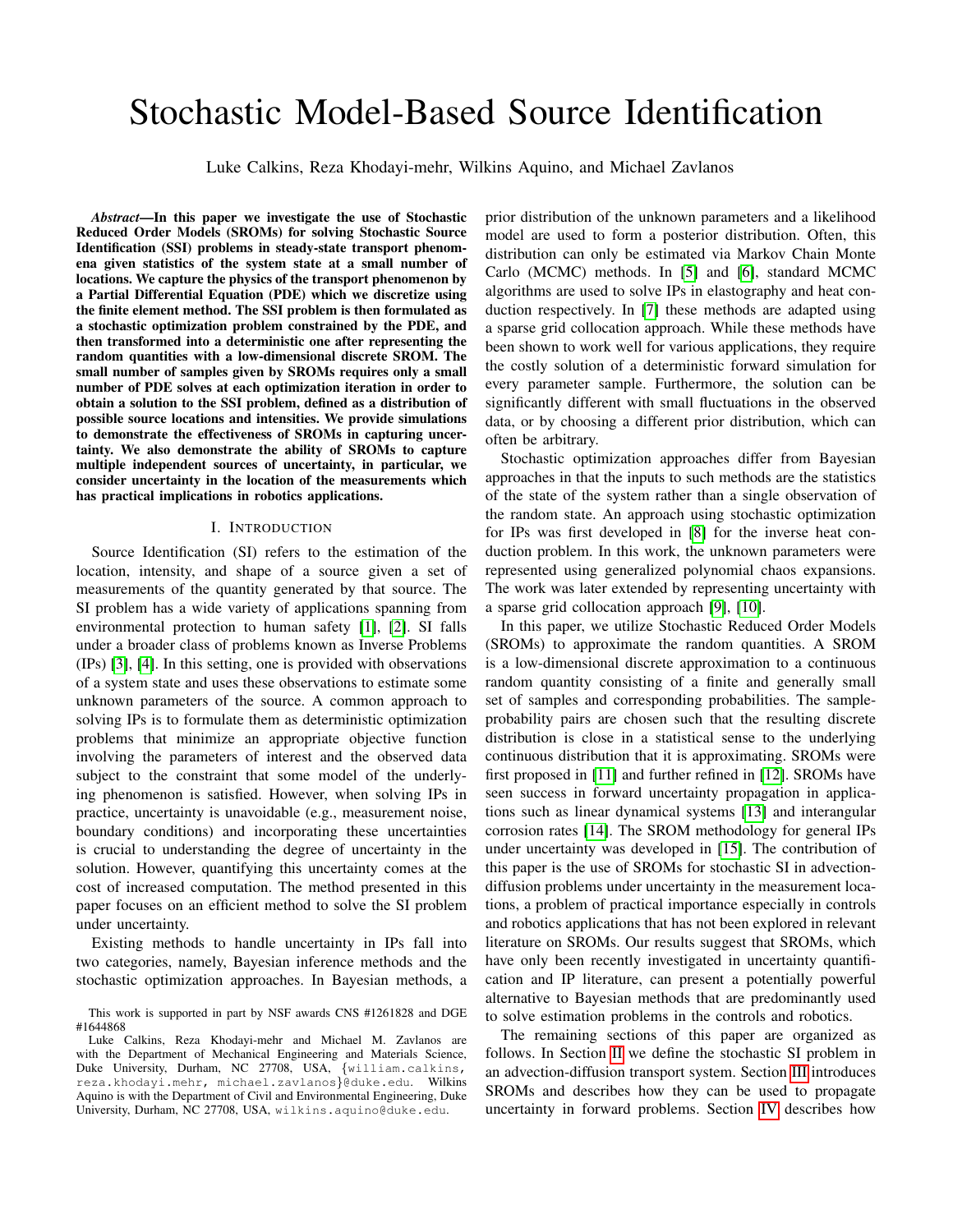SROMs can be used to solve stochastic IPs and discusses our solution strategy for the stochastic SI problem. Section [V](#page-3-0) provides numerical simulations demonstrating the effectiveness of the method. We conclude in Section [VI](#page-5-15) with a summary of this work as well as future directions.

## II. PROBLEM DEFINITION

# <span id="page-1-0"></span>*A. Advection-Diffusion Partial Differential Equation*

Consider a physical domain of interest  $\Omega \in \mathbb{R}^{\ell}$  where  $1 \leq \ell \leq 3$  and some nonnegative source function  $f : \Omega \to \mathbb{R}_+$ . Denote the measurable concentration quantity by  $c : \Omega \to \mathbb{R}_+$ . Let the velocity field within the domain be denoted by  $\mathbf{q} \in \mathbb{R}^{\ell}$ and the diffusivity of the medium by  $D \in \mathbb{R}_+$ . Assuming steady-state conditions and a zero-valued (Dirichlet) condition on the boundary  $\Gamma$  of the domain, transport of the concentration in the domain is modeled with the following Boundary Value Problem (BVP):

$$
-D\nabla^2 c + \mathbf{q} \cdot \nabla c - f = 0 \qquad \text{in } \Omega \qquad (1)
$$

$$
c = 0 \qquad \text{on } \Gamma.
$$

After discretization of the BVP [\(1\)](#page-1-2) using the Finite Element (FE) Method with a mesh with  $\hat{N}$  total nodes, we get a finite dimensional approximation of the solution given by the following algebraic system of equations:

<span id="page-1-6"></span>
$$
[\mathbf{K}]\hat{\mathbf{c}} = [\mathbf{R}]\hat{\mathbf{f}},\tag{2}
$$

where the matrices [K] and [R] are  $\hat{N} \times \hat{N}$  sparse matrices.  $\hat{c}$ and  $\hat{f}$  are the  $\hat{N}$  dimensional concentration and source vectors respectively, with entries being the value of the concentration and source functions evaluated at the nodes of the FE mesh. Therefore, given a source vector  $\hat{\mathbf{f}}$ , a unique  $\hat{\mathbf{c}} = [\mathbf{K}]^{-1} [\mathbf{R}] \hat{\mathbf{f}}$ can be determined. See [\[16\]](#page-5-16) for details.

Let the matrix  $[Q] \in \mathbb{R}^{n \times \hat{N}}$  be an indicator matrix such that after multiplying  $[\mathbf{K}]^{-1}[\mathbf{R}]\hat{\mathbf{f}}$ , returns the  $n \ll \hat{N}$  entries of  $[K]^{-1}[\hat{R}]\hat{f}$  corresponding to specific locations in the FE mesh, i.e., a subset of the full  $\hat{N}$ -dimensional vector  $\hat{c}$ . Furthermore, assume that the source vector  $\hat{f}$  can be parametrized by  $d \ll \hat{N}$  parameters denoted by  $\mathbf{s} \in \mathbb{R}^d$ . Given s, the  $\ddot{N}$ -dimensional vector  $\ddot{f}$  can be constructed, and then the n-dimensional concentration vector can be solved for  $\mathbf{c} = [\mathbf{Q}][\mathbf{K}]^{-1}[\mathbf{R}]\hat{\mathbf{f}}(\mathbf{s}) \in \mathbb{R}^n$ . Lastly, let  $\boldsymbol{\theta} \in \mathbb{R}^q$  denote some other parameters in the BVP [\(1\)](#page-1-2) different from the source. Now, we can define a finite dimensional abstract model for [\(1\)](#page-1-2) in the reduced space of source and concentration vectors,

$$
\mathbf{M}(\mathbf{c}, \mathbf{s}; \boldsymbol{\theta}) = \mathbf{0} \quad \mathbf{c} \in \mathbb{R}^n, \ \ \mathbf{s} \in \mathbb{R}^d \quad \boldsymbol{\theta} \in \mathbb{R}^q. \tag{3}
$$

Consider a set of  $n$  stationary sensors within the domain  $\Omega$  that can take measurements of the concentration field. Specifically, these sensors are located at the locations corresponding to the entries of c. These sensors observe the concentration under the influence of noise. Let  $C \in \mathbb{R}^n$ denote the random concentration vector. Assume that the noise follows a multiplicative model such that  $\mathbf{C}_i = \mathbf{c}_i(1+\delta \epsilon)$  where  $C_i$  and  $c_i$  denote the *i*'th elements of the noise-corrupted and true concentration vectors respectively.  $\delta$  is the prescribed noise level in the system, and  $\epsilon \sim \mathcal{N}(0, 1)$ . Therefore, the distribution of concentration at each measurement location is a scaled and shifted normal, i.e.,

<span id="page-1-7"></span>
$$
\mathbf{C}_i \sim \mathcal{N}(\mathbf{c}_i, \mathbf{c}_i^2 \delta^2). \tag{4}
$$

#### *B. Stochastic Source Identification Problem*

Given statistics of the observable system state, denoted by  $\mathbf{C}_m$ , we wish to determine the random source and concentration elements S and C that best approximate the observed measurements in a statistical sense. We require that these random elements satisfy the governing physical model [\(3\)](#page-1-3). Furthermore, let  $\Theta \subset \mathbb{R}^q$  denote some additional known source of uncertainty such as uncertainty in the diffusivity D, velocity field q, boundary conditions, or location of the measurements. The abstract model then becomes

$$
M(C, S; \Theta) = 0. \tag{5}
$$

<span id="page-1-4"></span><span id="page-1-2"></span>Problem II.1. *Given the distribution of concentration at n locations in the domain* Ω *and the probability law of random parameters* Θ*, find the probability law of the source that generated the observed measurement statistics.*

In order to solve Problem [II.1,](#page-1-4) we will define an objective function to be minimized  $\mathcal{J}(\mathbf{C}, \mathbf{S}; \mathbf{\Theta})$  where  $\mathcal{J} : \mathbb{R}^n \times \mathbb{R}^d \times$  $\mathbb{R}^q \to \mathbb{R}$ . In the context of inverse problems, this objective function can be defined as:

$$
\mathcal{J}(\mathbf{C}, \mathbf{S}; \mathbf{\Theta}) \coloneqq \mathcal{D}(\mathbf{C}, \mathbf{C}_m; \mathbf{\Theta}) + \mathcal{R}(\mathbf{S}, \mathbf{S}_0), \tag{6}
$$

where the operators  $\mathcal{D}(\cdot, \cdot)$  and  $\mathcal{R}(\cdot, \cdot)$  represent functions measuring distance between random elements. These can be thought of as distance metrics in the sense of statistics.  $\mathcal{R}(\cdot, \cdot)$ along with  $S_0$  represent *a prior* knowledge of the statistics of the source variable of interest S. With the objective function defined, we can now define a stochastic optimization problem:

<span id="page-1-5"></span>
$$
\min_{\mathbf{C}\in\mathcal{C},\mathbf{s}\in\mathcal{S}}\quad\mathcal{J}(\mathbf{C},\mathbf{S};\Theta)
$$
\n
$$
\text{s.t.}\quad\mathbf{M}(\mathbf{C},\mathbf{S};\Theta)=\mathbf{0}.
$$
\n(7)

Assuming that a number of measurements is available and so is the distribution at each measurement location, along with the known probability law of  $\Theta$ , we wish to estimate the probability law of the source vector S.

## III. STOCHASTIC REDUCED ORDER MODELS

<span id="page-1-3"></span><span id="page-1-1"></span>A Stochastic Reduced Order Model (SROM) X for a random quantity  $X$  is comprised of a finite set of samples  $\{\tilde{\mathbf{x}}^{(1)}, \ldots, \tilde{\mathbf{x}}^{(m)}\}$  and corresponding probabilities  $\mathbf{p} =$  $\{p^{(1)}, \ldots p^{(m)}\}\)$  that satisfy  $p^{(j)} \geq 0$  and  $\sum_{j=1}^{m} p^{(j)} = 1$ , such that the discrete distribution  $\{\tilde{\mathbf{x}}^{(j)}, p^{(j)}\}_{j=1}^m$  is close to X in a statistical sense. The SROM is completely defined by the size  $m$  of samples and the corresponding probabilities. SROMs were first developed for propagation of uncertainty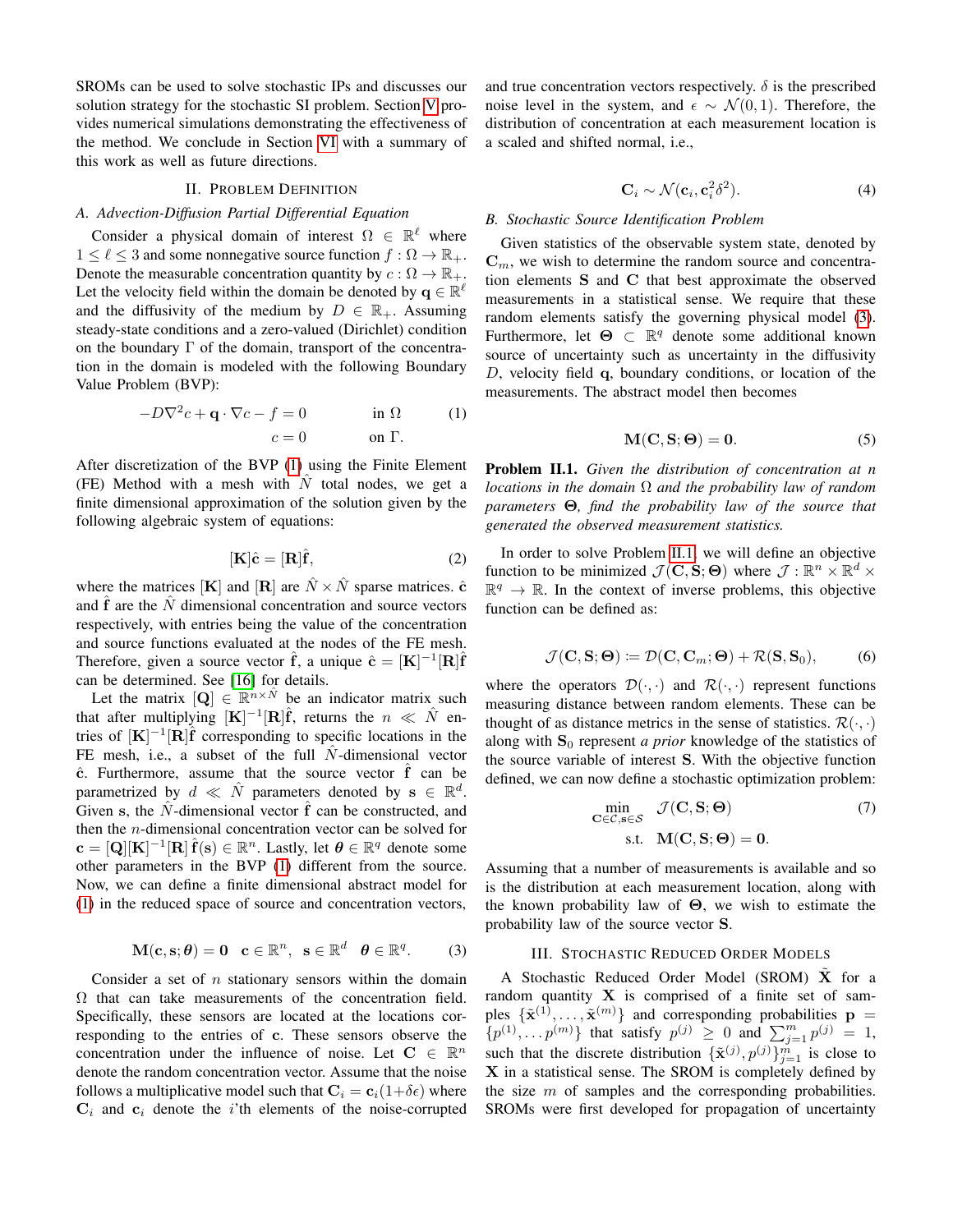through forward models [\[11\]](#page-5-10). In this setting, it is assumed that a statistical description of X is known *a priori*. This statistical description could include its marginal distributions, moments up to order q, and correlation matrix, i.e.,

$$
F_i(x_i) \coloneqq P(X_i \le x_i) \tag{8a}
$$

$$
\mu_i(q) \coloneqq \mathbb{E}[X_i^q] \tag{8b}
$$

$$
\mathbf{r} \coloneqq \mathbb{E}[\mathbf{X}\mathbf{X}^T]. \tag{8c}
$$

The statistical quantities [\(8\)](#page-2-1) can be estimated by

$$
\tilde{F}_i(x_i) := \sum_{j=1}^m p^{(j)} \mathbf{1} \left( \tilde{x}_i^{(j)} \le x_i \right) \tag{9a}
$$

$$
\tilde{\mu}_i(q) \coloneqq \sum_{j=1}^m p^{(j)} (\tilde{x}_i^{(j)})^q \tag{9b}
$$

$$
\tilde{r}(i,k) := \sum_{j=1}^{m} p^{(j)} \tilde{x}_i^{(j)} \tilde{x}_k^{(j)},
$$
\n(9c)

where  $1(\cdot)$  is the indicator function.

## *A. SROM Construction*

We wish to construct a SROM  $\tilde{\mathbf{X}}$  for random vector  $\mathbf{X}$  such that the statistics of  $\tilde{\mathbf{X}}$  given by [\(9\)](#page-2-2) best approximate those of  $X$  [\(8\)](#page-2-1). This can be achieved by solving an optimization problem that measures the discrepancy between the SROM statistics and the true statistics. Specifically, upon defining the following error terms:

$$
e_1(\tilde{\mathbf{x}}, \mathbf{p}) = \frac{1}{2} \sum_{i=1}^d \int_{I_i} \left( \tilde{F}_i(x_i) - F_i(x_i) \right)^2 dx_i \quad (10a)
$$

$$
e_2(\tilde{\mathbf{x}}, \mathbf{p}) := \frac{1}{2} \sum_{i=1}^d \sum_{q=1}^{\bar{q}} \left( \frac{\tilde{\mu}_i(q) - \mu_i(q)}{\mu_i(q)} \right)^2 \tag{10b}
$$

$$
e_3(\tilde{\mathbf{x}}, \mathbf{p}) \coloneqq \frac{1}{2} \sum_{i,=1; j > i}^{d} \left( \frac{\tilde{r}(i, j) - r(i, j)}{r(i, j)} \right)^2, \tag{10c}
$$

where  $I_i$  is the support of distribution function  $F_i$  and d is the dimension of the random vector  $X$ , the SROM parameters can be selected by solving the following optimization problem:

$$
\tilde{\mathbf{X}} := \underset{\{\tilde{\mathbf{x}}\}, \mathbf{p}}{\text{argmin}} \quad (\sum_{i=1}^{3} \alpha_i e_i(\{\tilde{\mathbf{x}}\}, \mathbf{p})) \tag{11}
$$
\n
$$
\text{s.t.} \quad \sum_{j=1}^{m} p^{(j)} = 1
$$
\n
$$
p^{(j)} \ge 0,
$$

where  $\{\alpha_i \geq 0\}_{i=1}^3$  are weight coefficients controlling the influence of each error term in the objective function. The SROM model size m can be selected based on computational resources available.

# <span id="page-2-4"></span>*B. Forward Uncertainty Propagation Using SROMs*

<span id="page-2-1"></span>In the setting of advection-diffusion transport, given a system of algebraic equations [\(3\)](#page-1-3) relating the source and concentration vectors s and c, consider the case where the statistics of the source parameters s are known such that a SROM  $\tilde{\mathbf{S}} = {\{\tilde{\mathbf{s}}^{(i)}, p_s^{(i)}\}}_{i=1}^{m_s}$  of size  $m_s$  has been constructed. Also, the statistics of some other source of uncertainty are known such that a SROM  $\tilde{\Theta} = {\{\tilde{\theta}^{(j)}, p_{\theta}^{(j)}\}}$  $\{\theta^{(j)}\}_{j=1}^{m_\theta}$  of size  $m_\theta$ has also been constructed. Now, in the "forward problem", the goal is to estimate the statistics of the state variable c. We can do so by solving the model [\(3\)](#page-1-3)  $m_s \times m_\theta$  times for the state samples  $\{\tilde{c}\}$  corresponding to each source sample  $\{\tilde{s}\}$ and parameter sample  $\{\theta\}$ , i.e. by solving

<span id="page-2-7"></span>
$$
\mathbf{M}(\tilde{\mathbf{c}}^{(k)}, \tilde{\mathbf{s}}^{(i)}; \tilde{\boldsymbol{\theta}}^{(j)}) = \mathbf{0} \text{ for } i = 1, \dots, m_s \quad j = 1, \dots, m_\theta,
$$
\n(12)

<span id="page-2-2"></span>where  $k = (i-1) \times m_s + i$  and the corresponding probabilities of each concentration sample are

<span id="page-2-3"></span>
$$
p_c^{(k)} = p_s^{(i)} \times p_\theta^{(j)} \quad \text{for } k = 1, \dots, m_\mathbf{s} \times m_\theta. \tag{13}
$$

The resulting concentration state samples  $\{\tilde{\mathbf{c}}^{(i)}\}_{i=1}^{m_s \times m_\theta}$  along with the probabilities  $p_c$  given by equation [\(13\)](#page-2-3), define a SROM  $\dot{C}$  for the random concentration vector  $C$ . Then, we can use this new SROM to estimate the statistics of the state variable using [\(9\)](#page-2-2).

Remark III.1. *In the absence of uncertainty in other parameters (* $\theta$ *), the concentration SROM*  $\tilde{\mathbf{C}} = \{ \tilde{\mathbf{c}}^{(i)}, p_c^{(i)} \}_{i=1}^{m_s}$ *is formed by solving the model*  $m<sub>s</sub>$  *times and keeping the original source probabilities i.e.*  $\mathbf{p}_c = \mathbf{p}_s$ .

The proposed SROM framework can be easily extended to handle multiple (independent) sources of uncertainty. It can be seen that propagating uncertainty with SROMs is non-intrusive in a way analogous to Monte Carlo simulation. However, SROMs are constructed by assigning non-uniform probabilities to certain samples in order to better represent the random element. Using optimization to construct the distribution with only a few samples results in much fewer model evaluations compared with sampling methods [\[11\]](#page-5-10) - [\[14\]](#page-5-13).

# IV. SROMS FOR INVERSE PROBLEMS

<span id="page-2-6"></span><span id="page-2-5"></span><span id="page-2-0"></span>In this paper we use SROMs to solve the stochastic source identification problem in advection-diffusion transport systems under uncertainty in the concentration measurements and measurement locations. We focus on uncertainty in the measurement locations due to its practical importance for robotics applications and because it has not been considered using SROMs before. In this setting, the role of the concentration and source is reversed from the previous Section [III-B.](#page-2-4) Specifically, given statistics of the observable system state  $\mathbf{C}_m$  at *n* locations that themselves are uncertain, we wish to determine the probability law of the source S. The general idea is to reformulate the stochastic constrained inverse problem [\(7\)](#page-1-5) into a deterministic one using a SROM approximation to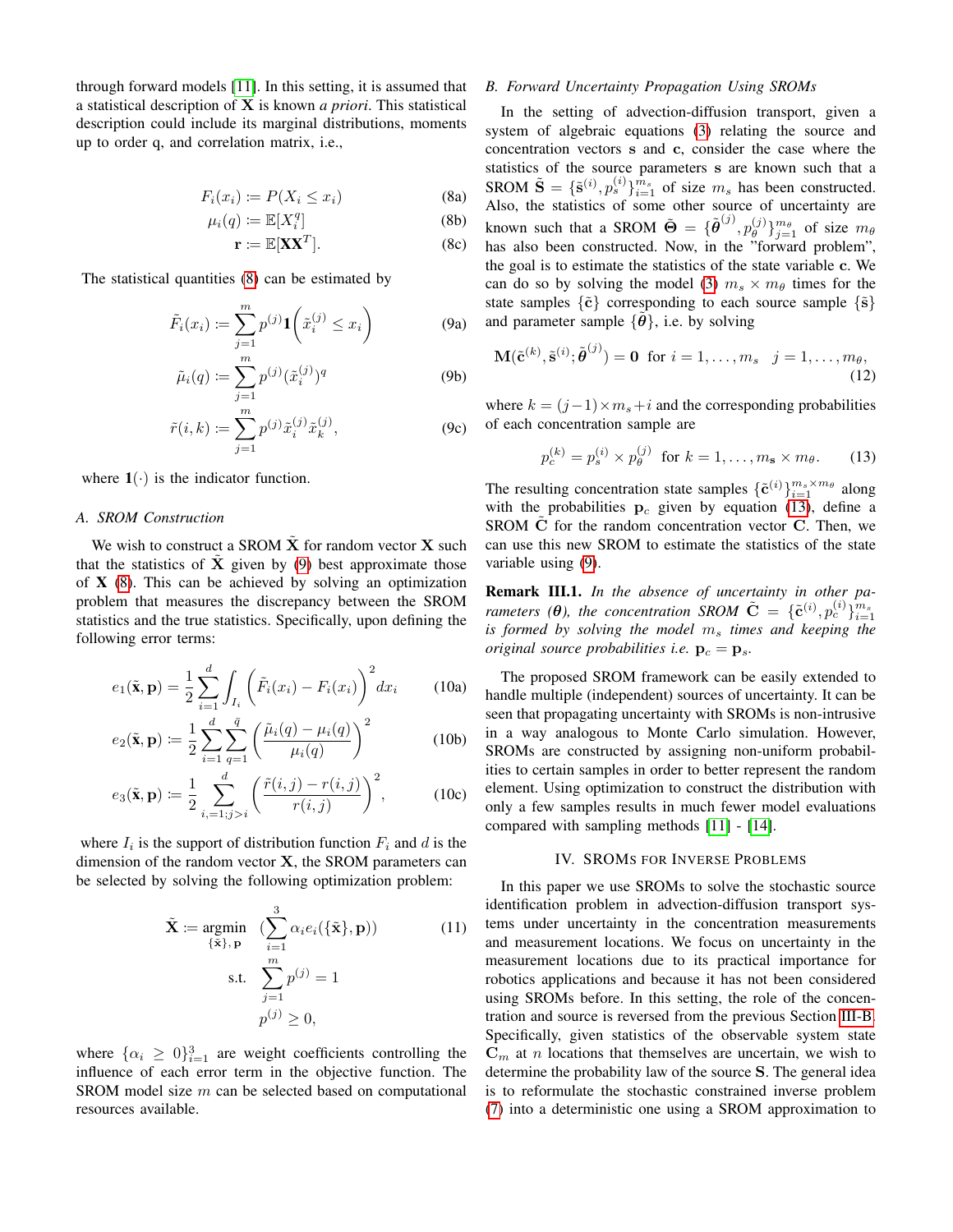the random quantities. Specifically, we will use a "Discretize-Optimize" approach that employs the SROM approximations  $\ddot{\textbf{C}}$ , S, and  $\dot{\textbf{\Theta}}$  for the random elements C, S, and  $\textbf{\Theta}$ . We will adopt the following notation for the SROM samples using block vectors  $\{\tilde{\mathbf{c}}\} := \{\tilde{\mathbf{c}}^{(1)}, \ldots, \tilde{\mathbf{c}}^{(m_s \times m_\theta)}\}^T \in \mathbb{R}^N, \{\tilde{\mathbf{s}}\} :=$  $\{\tilde{\mathbf{s}}^{(1)},\ldots,\tilde{\mathbf{s}}^{(m_s)}\}^T \in \mathbb{R}^D$ , and  $\{\tilde{\boldsymbol{\theta}}\} := \{\tilde{\boldsymbol{\theta}}^{(1)},\ldots,\tilde{\boldsymbol{\theta}}^{(m_\theta)}\}^T \in$  $\mathbb{R}^Q$ , where  $N = n \times m_s \times m_\theta$ ,  $\dot{D} = d \times m_s$ , and  $Q = q \times m_\theta$ . Similarly, the model constraint [\(7\)](#page-1-5) can be replaced with the SROM approximations giving:

$$
\tilde{\mathbf{M}} \coloneqq \left\{ \begin{array}{c} \mathbf{M}(\tilde{\mathbf{c}}^{(1)}, \tilde{\mathbf{s}}^{(1)}; \tilde{\boldsymbol{\theta}}^{(1)}) \\ \vdots \\ \mathbf{M}(\tilde{\mathbf{c}}^{(k)}, \tilde{\mathbf{s}}^{(i)}; \tilde{\boldsymbol{\theta}}^{(j)}) \\ \vdots \\ \mathbf{M}(\tilde{\mathbf{c}}^{(m_{\mathbf{s}} \times m_{\boldsymbol{\theta}})}, \tilde{\mathbf{s}}^{(m_{\mathbf{s}})}; \tilde{\boldsymbol{\theta}}^{(m_{\boldsymbol{\theta}})}) \end{array} \right\} = \mathbf{0} \in \mathbb{R}^{N}, \quad (14)
$$

so that the stochastic constraint equation [\(7\)](#page-1-5) has been decoupled into  $m_s \times m_\theta$  sets of deterministic equality constraints. Using these notations, the objective function [\(7\)](#page-1-5) can be expressed in terms of the SROM approximations as

$$
\mathcal{J}(\mathbf{C}, \mathbf{S}; \mathbf{\Theta}) \approx \mathcal{J}(\tilde{\mathbf{C}}, \tilde{\mathbf{S}}; \tilde{\mathbf{\Theta}}) \coloneqq \mathcal{J}(\{\tilde{\mathbf{c}}\}, \{\tilde{\mathbf{s}}\}, \{\tilde{\boldsymbol{\theta}}\}, \mathbf{p}_s, \mathbf{p}_\theta). \tag{15}
$$

Since the state sample  $\tilde{c}^{(k)}$  is an implicit function of the parameter samples  $\tilde{\mathbf{s}}^{(i)}$  and  $\tilde{\boldsymbol{\theta}}^{(j)}$  by the properties of the model [\(3\)](#page-1-3), we can bring the model constraint [\(14\)](#page-3-1) into the objective function, i.e.,

$$
\hat{\mathcal{J}}(\{\tilde{\mathbf{s}}\}, \mathbf{p}_s) := \mathcal{J}(\{\ \tilde{\mathbf{c}}(\{\tilde{\mathbf{s}}\}, \{\tilde{\boldsymbol{\theta}}\}, \mathbf{p}_{\theta}) \ \}, \{\tilde{\mathbf{s}}\}, \mathbf{p}_s). \tag{16}
$$

Finally, we can define the SROM solution to the stochastic optimization problem [\(7\)](#page-1-5) as:

$$
\tilde{\mathbf{S}}^* := \underset{\{\tilde{\mathbf{s}}\} \in \mathcal{Q}, \mathbf{p}_s \in \mathcal{P}}{\text{argmin}} \quad \hat{\mathcal{J}}(\{\tilde{\mathbf{s}}\}, \mathbf{p}_s), \tag{17}
$$

where  $P$  is the feasible set of probabilities

$$
\mathcal{P} \coloneqq \left\{ \mathbf{p}_s | \ \mathbf{p}_s \in \mathbb{R}^{m_{\mathbf{s}}}, \ \sum_{i=1}^{m_{\mathbf{s}}} p_s^{(i)} = 1 \ \text{and} \ p_s^{(i)} \ge 0, \ \forall i \right\},\tag{18}
$$

and Q is the feasible set of source samples which can include *a priori* bounds on the location of the source within the domain of interest  $\Omega$  or on the intensity of the source. In essence, we are constructing a SROM for the source  $\{\tilde{s}^{(i)}, p_s^{(i)}\}_{i=1}^{m_s}$ such that the corresponding concentration SROM, which also depends on the uncertainty in the measurement locations captured by  $\{\tilde{\boldsymbol{\theta}}^{(i)}, p_{\theta}^{(i)}\}$  $\binom{i}{\theta}$ <sub> $i=1$ </sub>, is close to the observed concentration distributions in a statistical sense. The optimization variables are the source samples and probabilities  $\{\tilde{s}^{(i)}, \mathbf{p}_s^{(i)}\}_{i=1}^{m_s}$ , and the objective function will have the form of the usual SROM objective [\(11\)](#page-2-5), however, the objective function will be minimizing discrepancy between the concentration SROM and the observed concentration statistics.

## <span id="page-3-4"></span>*A. Solution Strategy Using SROMs*

To solve [\(17\)](#page-3-2), we need to derive the gradient of the objective function to supply to a solver. Let,  $\mathbf{C}_m^q \in \mathbb{R}_+^n$  be the vector of the  $q$ 'th moments of the concentration distribution at each measurement location. The optimization problem [\(17\)](#page-3-2) finds a set of source samples and probabilities such that along with the known uncertainty in the location of the measurements according to  $\Theta$ , the corresponding concentration samples according to [\(3\)](#page-1-3) and set of probabilities [\(13\)](#page-2-3), provide a good estimate to the observed statistics  $\mathbf{C}_m$  as determined by [\(10\)](#page-2-6).

<span id="page-3-1"></span>To illustrate how the finite element model is utilized in the objective function, we present an example of the objective function [\(17\)](#page-3-2) that utilizes a single error term from [\(11\)](#page-2-5). Specifically, the case where  $\alpha_2 = 1$  and  $\alpha_1 = \alpha_3 = 0$  in [\(11\)](#page-2-5). Before solving the inverse problem for the source, we first construct a SROM for each measurement location that adequately captures the degree of uncertainty in the location of the measurement points. The SROMs for the measurement locations enter the optimization problem by mapping the source samples to the respective locations in the set of location SROM samples and multiplying by the corresponding probability that the measurements were observed at that location. The objective function can now be defined:

<span id="page-3-3"></span>
$$
\tilde{\mathbf{S}} := \underset{\{\tilde{\mathbf{s}}, \mathbf{p}_s\}}{\text{argmin}} \frac{1}{2} \sum_{i=1}^n \sum_{q=1}^{\bar{q}} \sum_{q=1}^{\bar{q}} \sum_{\mathbf{k}=1}^{\bar{q}} p_s^{(j)} p_{\theta}^{(k)} (\mathbf{c}_i(\mathbf{s}^{(j)}, \theta^{(k)}))^q \left( \frac{\mathbf{C}_m^q(i) - \sum_{j=1}^{m_s} \sum_{k=1}^{m_s} p_{\theta}^{(j)} p_{\theta}^{(k)} (\mathbf{c}_i(\mathbf{s}^{(j)}, \theta^{(k)}))^q}{\mathbf{C}_m^q(i)} \right)^2, \quad (19)
$$

where  $c_i(s^{(j)}, \theta^{(k)})$  is the *i*'th entry of measurement vector  $\tilde{c}$  corresponding to measurement location  $i$  when solving the model [\(3\)](#page-1-3) for source  $s^{(j)}$  and measurement location  $\theta^{(k)}$ .

<span id="page-3-2"></span>We are now in position to derive the gradient of the optimization problem [\(19\)](#page-3-3) with respect to the source parameters  $\mathbf{s}^{(j)}$  and probabilities  $p_s^{(j)}$ :

$$
\frac{\partial \hat{\mathcal{J}}}{\partial \mathbf{s}^{(j)}} = \sum_{i=1}^{n} \sum_{q=1}^{\bar{q}} \left( \frac{\mathbf{C}_{m}^{q}(i) - \sum_{j=1}^{m_{s}} \sum_{k=1}^{m_{\theta}} p_{s}^{(j)} p_{\theta}^{(k)}(\mathbf{c}_{i}(\mathbf{s}^{(j)}, \boldsymbol{\theta}^{(k)}))^{q}}{\mathbf{C}_{m}^{q}(i)} \right) \times \left( \frac{-q \, p_{s}^{(j)} \sum_{k=1}^{m_{\theta}} p_{\theta}^{(k)}(\mathbf{c}_{i}(\mathbf{s}^{(j)}, \boldsymbol{\theta}^{(k)}))^{(q-1)} (\partial \mathbf{c}_{i} / \partial \mathbf{s}_{j})}{\mathbf{C}_{m}^{q}(i)} \right), \quad (20)
$$

where  $\partial c/\partial s^{(j)} = [\mathbf{Q}][\mathbf{K}]^{-1}[\mathbf{R}]\partial \hat{\mathbf{f}}/\partial s^{(j)}$ . The gradient  $\partial \hat{\mathcal{J}}/\partial p_s^{(j)}$  is simpler and omitted for brevity. These gradients can be supplied to a deterministic solver to solve for the source samples and probabilities  $\{s^{(j)}, p_s^{(j)}\}_{j=1}^{m_s}$ .

## V. NUMERICAL EXPERIMENTS

<span id="page-3-0"></span>In this section we provide numerical simulations to demonstrate the effectiveness of the proposed SROM optimization framework to identify sources in advection-diffusion transport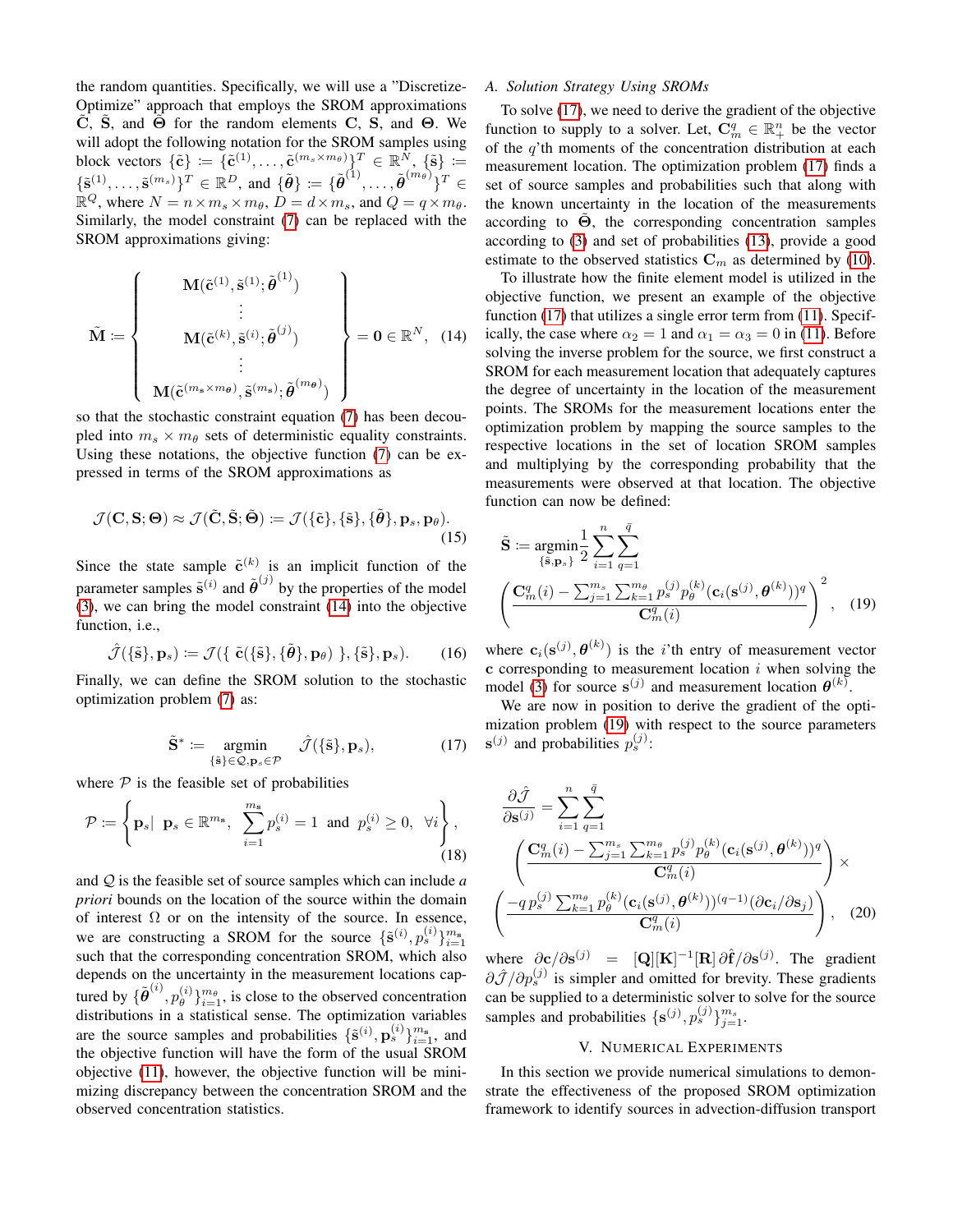<span id="page-4-0"></span>

Fig. 1: CDF plot of  $x_1$  for  $\delta = 0.01, 0.05, 0.1$  and 0.15. True value of  $x_1 = 0.8$ .

systems under uncertainty in the concentration measurements as well as the measurement locations. We solved the nonlinear optimization problem [\(17\)](#page-3-2) using the MATLAB optimization toolbox with an interior-point algorithm for which we provide the analytical gradient. In all of the simulations, we consider 2D square domains with dimension  $1 \times 1$ . A Finite Element (FE) mesh size of  $\hat{N} = 41 \times 41 = 1681$  nodes was utilized. An in-house FE code was used to build a mesh and construct matrices  $[K]$  and  $[R]$  in [\(2\)](#page-1-6). Measurements were taken on a lattice of  $n = 8$  equally spaced locations throughout the domain. We represented the source with 3 parameters, namely its center  $x_c \in [0,1] \times [0,1]$  and its peak intensity  $\beta \in \mathbb{R}_+$  such that  $\mathbf{s} = [\mathbf{x}_c, \beta]^T \in \mathbb{R}^3$ . We used the following Gaussian-like function to represent the source,  $f(x; s) = \beta \exp\{-1/(2\gamma^2) ||x - x_c||^2\}$ , where it is assumed that the parameter  $\gamma$  is given. We assume that the distribution on the location of the measurements is a 2 dimensional symmetric uncorrelated Gaussian centered at the true location where the measurement statistics were generated. Without loss of generality, all of the simulations presented are diffusion dominated, i.e.  $q = 0$  in [\(1\)](#page-1-2). The diffusivity of the medium is set to  $D = 1$ .

## *A. Source Identification with Known Measurement Locations*

We first present a simulation with a single source in a domain with known measurement locations. The parameters of the source were set to  $[x_{c_1}, x_{c_2}, \beta] = [0.8, 0.4, 1000]$ . Given this source, we then generate concentration samples using Monte Carlo sampling according to [\(4\)](#page-1-7). These samples are the data  $\mathbf{C}_m$  used to solve the inverse problem. Source samples were generated randomly to initialize the problem. All of the probabilities were initialized as  $p_{\mathbf{s}}^{(i)} = 1/m_{\mathbf{s}}$ , i.e., a uniform distribution. For the objective function in the optimization problem,  $\alpha_2$  was set to 1 (with  $\bar{q} = 8$ ) while  $\alpha_1$  and  $\alpha_3$  were set to 0 in [\(11\)](#page-2-5). Therefore, we solved the SROM optimization problem [\(17\)](#page-3-2) for the source samples and probabilities such

<span id="page-4-1"></span>

Fig. 2: CDF plots of  $x_{c_1}$  parameter for both sources. True values were  $x_{c_1}^{(1)} =$ 0.8 and  $x_{c_1}^{(2)} = 0.3$ 

that the corresponding concentration samples minimized the discrepancy between the first eight moments of the observed concentration distributions. In this simulation,  $m<sub>s</sub> = 10$ SROM samples were used. The optimization problem was solved for  $\delta = 1\%, 5\%, 10\%$  and 15% noise levels according to [\(4\)](#page-1-7). Plots of the SROM CDF given by [\(9a\)](#page-2-7) for  $x_{c_1}$  of the random vector s is shown in Figure [1.](#page-4-0) The SROM CDF can be seen to be centered around the true value, with a higher variance for the cases where the observed concentration variance was higher. CDF plots for  $x_{c_2}$  and  $\beta$  are similar but omitted for brevity.

Next, we present a more complex scenario with two sources within the domain. This simulation demonstrates the ability of SROMs to handle higher dimensional parameter spaces. In this setting, the number of unknowns is six, i.e.,  $s =$  $[x_{c_1}^{(1)}, x_{c_2}^{(1)}, \beta^{(1)}, x_{c_1}^{(2)}, x_{c_2}^{(2)}, \beta^{(2)}]$ . When the forward problem is solved in each iteration of the optimization, the right hand side vector  $\hat{f}$  in [\(2\)](#page-1-6) is formed by first forming the individual source vectors and then adding them together, i.e.  $\hat{\mathbf{f}} = \hat{\mathbf{f}}_1(x_{c_1}^{(1)}, x_{c_2}^{(1)}, \beta^{(1)}) + \hat{\mathbf{f}}_2(x_{c_1}^{(2)}, x_{c_2}^{(2)}\beta^{(2)})$ . Again,  $m_s = 10$ SROM samples were used. Plots of the CDF for the  $x_{c1}$ parameter of both sources is shown in Figure [2](#page-4-1) for the same noise levels  $\delta$  as in the single source case. CDF plots of  $x_{c_2}$ and  $\beta$  of each source are similar but omitted for brevity.

## *B. Uncertain Measurement Locations*

In this simulation, we incorporate the uncertainty in the location of the measurements in addition to measurement noise when solving the source identification problem. This is of practical importance in robotics applications, where localization uncertainty is typically present. It is assumed that this uncertainty in the measurement locations is known ahead of time such that a SROM of size  $m_{\theta}$  for each measurement location can be constructed to reflect this uncertainty as discussed in Section [IV-A.](#page-3-4) By selecting nearby points within the FE mesh, we solved a SROM optimization problem for the